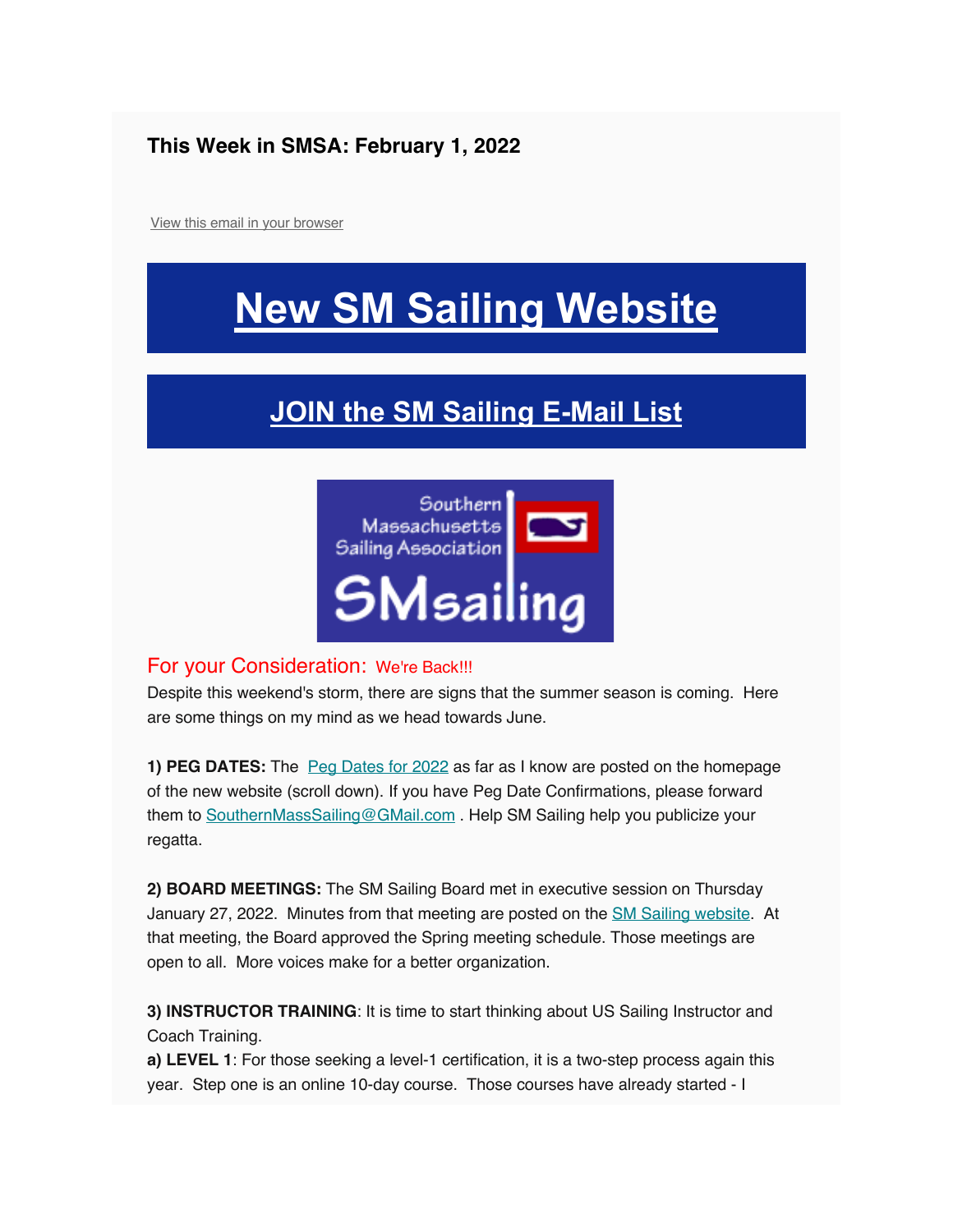taught one last week - and additional courses are scheduled to start every Friday until the middle of July. The online class must be completed before you can attend the 2-day in-person class. Don't wait. Get your instructors started on the process now.

**b) LEVEL 2:** The Level-2 Instructor course is still a 2-day in-person course. I hope to offer two in June as well. More to come

**c) HOST A COURSE:** Want to host a course (level-1 or Level-2) at your facility?

- Check to see if your facility has the necessary criteria.
- Fill out the host form to let US Sailing know of your interest. Here is the link.

# **2022 Peg Dates**

## **SMSA Regional Clusters List**